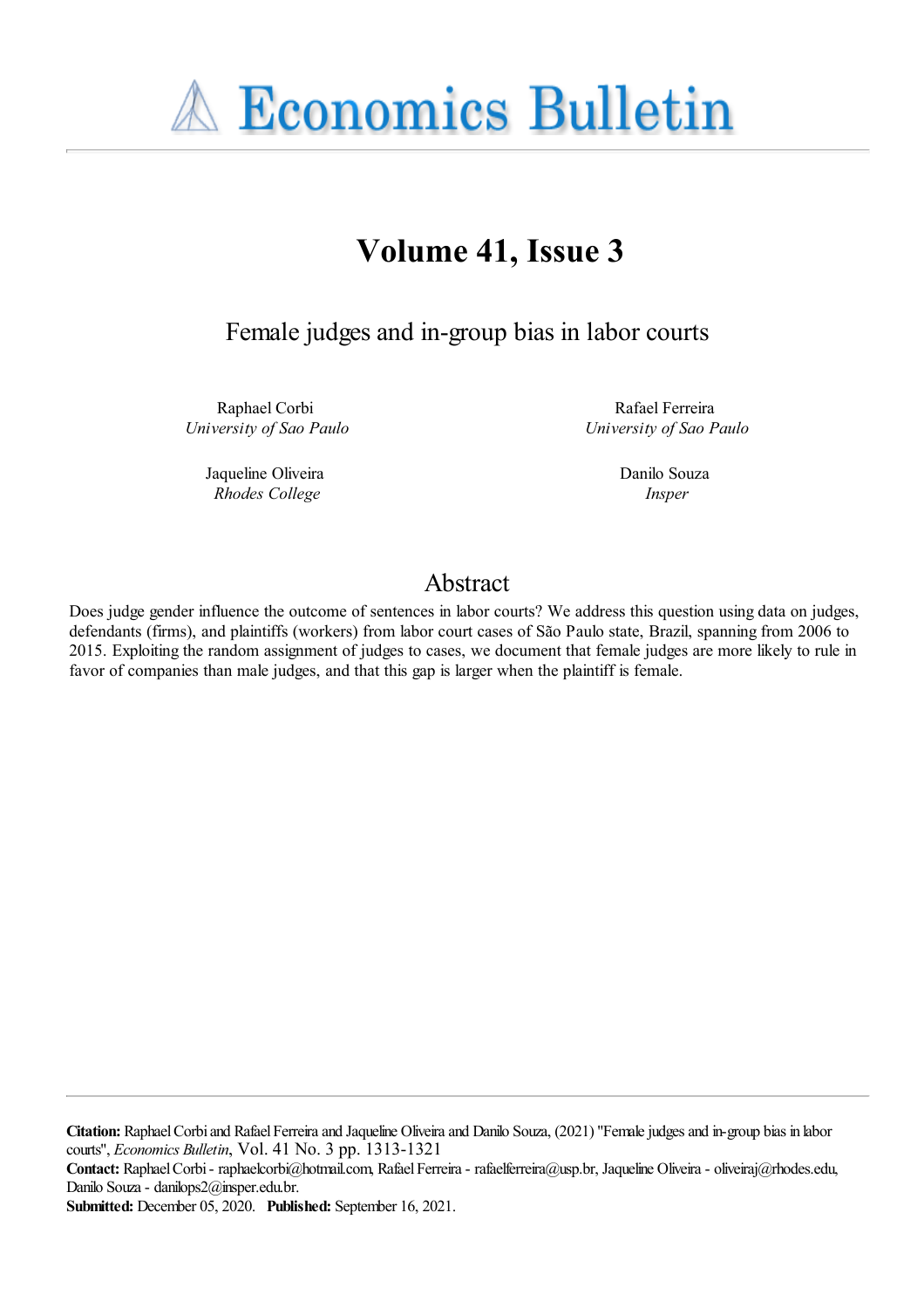#### **1. Introduction**

Is justice blind? A justice system is only objective and impartial if the identities of the parties involved in a case have no bearing on outcomes. We ask if that is the case in the labor courts of Brazil. More specifically, we investigate two issues. First, does the gender of the judge affect sentencing? And second, do we see evidence of gender in-group bias, that is, male judges favoring male plaintiffs and female judges favoring female plaintiffs?

To answer these questions, we build a dataset of 321,536 labor court cases spanning the years 2006 to 2015 and covering 18 jurisdictions within the state of São Paulo, Brazil's largest regional labor court. We focus on cases in which the defendants are formal sector companies and plaintiffs are employees.

The dataset contains information on court location, the names of judges, defendants and plaintiffs, and lawsuit outcome. The cases dataset is then merged onto an administrative employer-employee dataset that provides information on workers' characteristics such as age, gender, educational level, occupation, and wages, as well as the companies' sector, size, and location.

Following previous studies on related subjects, we rely on the random assignment of cases among judges within a given jurisdiction to draw causal inference from our empir-ical analysis.<sup>[1](#page-1-0)</sup> We find that, conditional on jurisdiction-year, there is no significant difference in plaintiff and defendant attributes between cases presided by female and male judges. The random assignment ensures that any gender disparities in sentencing we find would not be driven by within-jurisdiction self-selection of judges into cases based on judges' preferences for plaintiffs' or companies' characteristics.

We then proceed to formally estimate the differences in the likelihood a plaintiff wins a case between female and male judges. Controlling for jurisdiction-year fixed effects, we find that plaintiffs are less likely to win a case randomly assigned to a female judge rather than to a male judge. Furthermore, the evidence indicates that this difference is larger for female plaintiffs. Our preferred model shows that having a case assigned to a female judge reduces a male plaintiffs' chance of winning by nearly 1.7 percentage points; the reduction for female plaintiffs is of 2.3 percentage points. A model that includes judge fixed effects confirms that female judges are harsher on female plaintiffs than male plaintiffs.

Our paper adds to a growing literature that examines the role of gender on judicial outcomes. The few previous studies that look at the judge-gender effect find mixed results. Steffensmeier and Hebert (1999) use data on sentencing outcomes in Pennsylvania and find evidence that female judges are more likely to incarcerate and impose longer sentences than male judges. Philippe (2017) and Schanzenbach (2005) find that female judges decrease the female-male gap in prison sentences - which usually favor females - in the French and U.S. federal criminal courts, respectively.<sup>[2](#page-1-1)</sup> While these studies point to

<span id="page-1-0"></span><sup>&</sup>lt;sup>1</sup>A non-exhaustive list of studies that rely on random assignment of cases for identification of causal effects include Shayo and Zussman (2011), Abrams et al. (2012), Anwar et al. (2012), Butcher et al. (2017), Lim et al. (2016), Knepper (2018), and Hoekstra and Street (2018).

<span id="page-1-1"></span> $^{2}$ Indeed, that female defendants are treated with more lenience than male defendants is a pattern that emerges from previous findings. In a study of federal criminal cases in the U.S., Starr (2015) finds evidence that conditional on arrest offense, criminal history, and pre-charge observables, females receive lighter sentences; they are also more likely to avoid charges, convictions, and incarceration. Also looking at criminal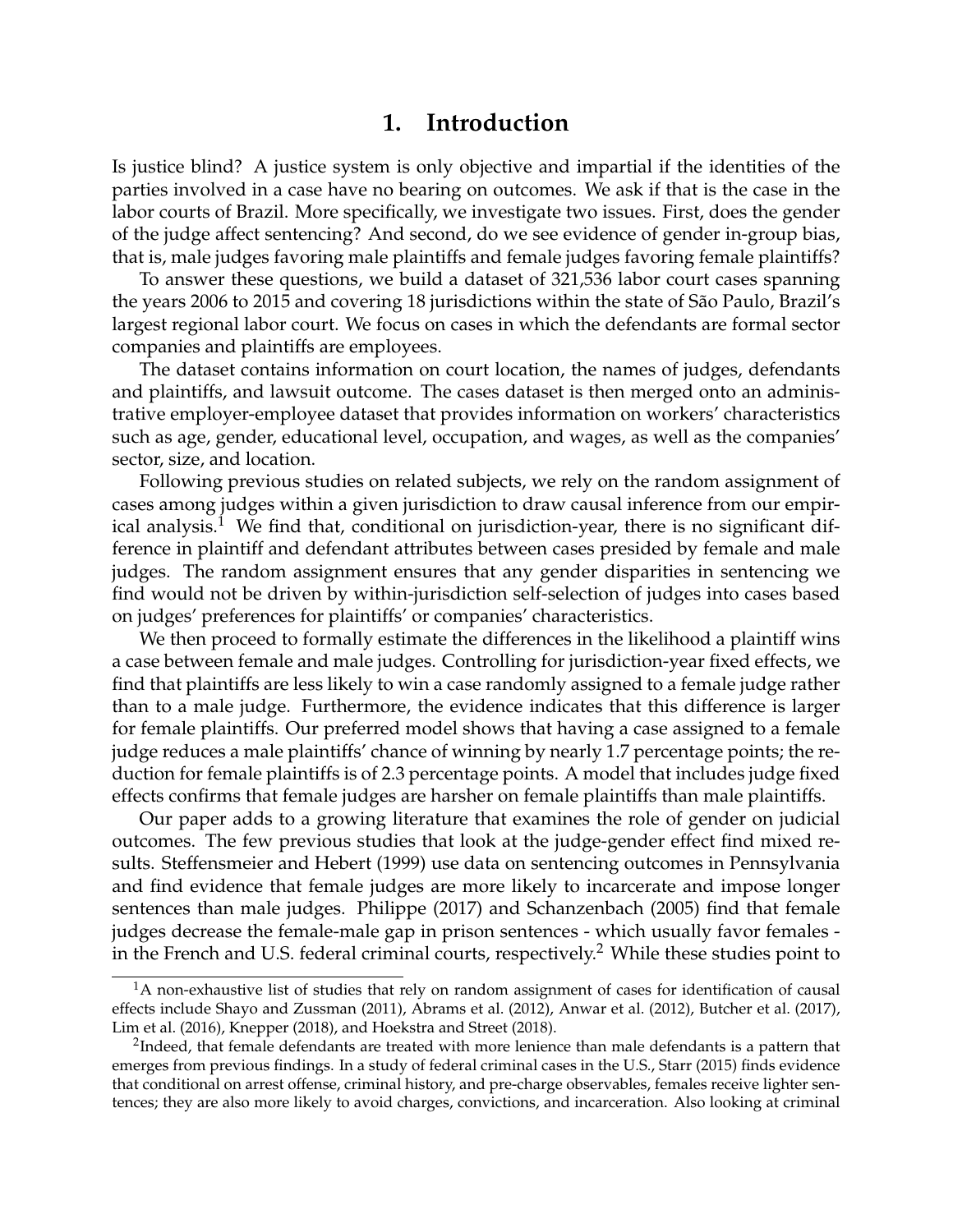female judges being less favorable to female defendants, other studies reach different conclusions. Lim et al. (2016), for instance, find no effect of female judges on criminal sentencing decisions in Texas courts; Knepper (2018) shows that female judges are more favorable than male judges in workplace sex discrimination cases brought by female plaintiffs.

Our paper is the first to rely on labor court data in a middle-income country setting. The outcomes of labor disputes may have relevant implications for the career prospects of females, especially in a context where the women's labor force participation is relatively low, and females make significantly less than their male counterparts.

#### **2. Data**

Our empirical analysis hinges on two data sources. The first source consists of electronic files with information on labor court cases extracted from judicial records<sup>[3](#page-2-0)</sup> in the *Diário Oficial Eletrônico* (DOE), a daily publication by Brazil's *Tribunal Regional do Trabalho da* 2 *a Região* (TRT2), the country's largest labor tribunal. TRT2 handles all labor cases from the capital of São Paulo state and 45 of its neighboring municipalities, the greater São Paulo area. This region is divided into several smaller areas, called jurisdictions. A jurisdiction is a geographic area – often comprised of one or more<sup>[4](#page-2-1)</sup> municipalities – that share the same pool of judges.

The electronic files of TRT2 cases are publicly available and contain data on the names of all parties involved in a case – plaintiff, defendant, lawyers, and judge – as well as court number, filling date, and decision date. It also has the judges' categorical ruling: pro-worker or pro-firm. We focus on lower labor court cases<sup>[5](#page-2-2)</sup> in which workers are the plaintiffs and firms are the defendants, spanning from 2006 to 2015. Our data contains many of the active cases that reach a judicial verdict, comprising 153 courts across all 18 jurisdictions in the greater São Paulo area that have at least two courts. Out of the 528 judges in our sample, 57% are women.

The second source of data is *Relação Anual de Informações Sociais*(RAIS), a yearly matched employer-employee administrative database with information on the universe of Brazilian labor market contracts. This dataset includes workers' age, gender, education level, race, occupation and wage, as well as firms' sector, size and location. Using workers, judges and firms names, we merged the labor court and the employer-employee datasets, which resulted in a lawsuit-level dataset with 321,536 cases and data on the sociodemographic characteristics of plaintiffs (workers) and judges, the sector and size of the defen-

<span id="page-2-1"></span><span id="page-2-0"></span> $3A$ vailable in  $\langle$ <https://aplicacoes1.trtsp.jus.br/ConsultaDOE/doe/completo.jsp>>.

<sup>4</sup>Jurisdictions with more than one municipality often contain too small towns to have jurisdictions of their own. The city of São Paulo is the only municipality in our sample with more than one jurisdiction: its territory is divided into three jurisdictions.

<span id="page-2-2"></span> $^5$ In Brazilian labor courts, most claims are related to notice of contract termination, severance payments, overtime, damages, unpaid wages, benefits, or unused vacations (Tribunal Superior do Trabalho, 2019).

courts in the U.S., Butcher et al. (2017) show evidence of favorable treatment of women defendants that cannot be explained by observed case characteristics, but find that harsher judges increase the likelihood of female incarceration. The historical study conducted by Bindler and Hjalmarsson (2020) finds similar results for London criminal courts, indicating the females are less likely to be found guilty and receive lighter sentences for observationally similar offenses.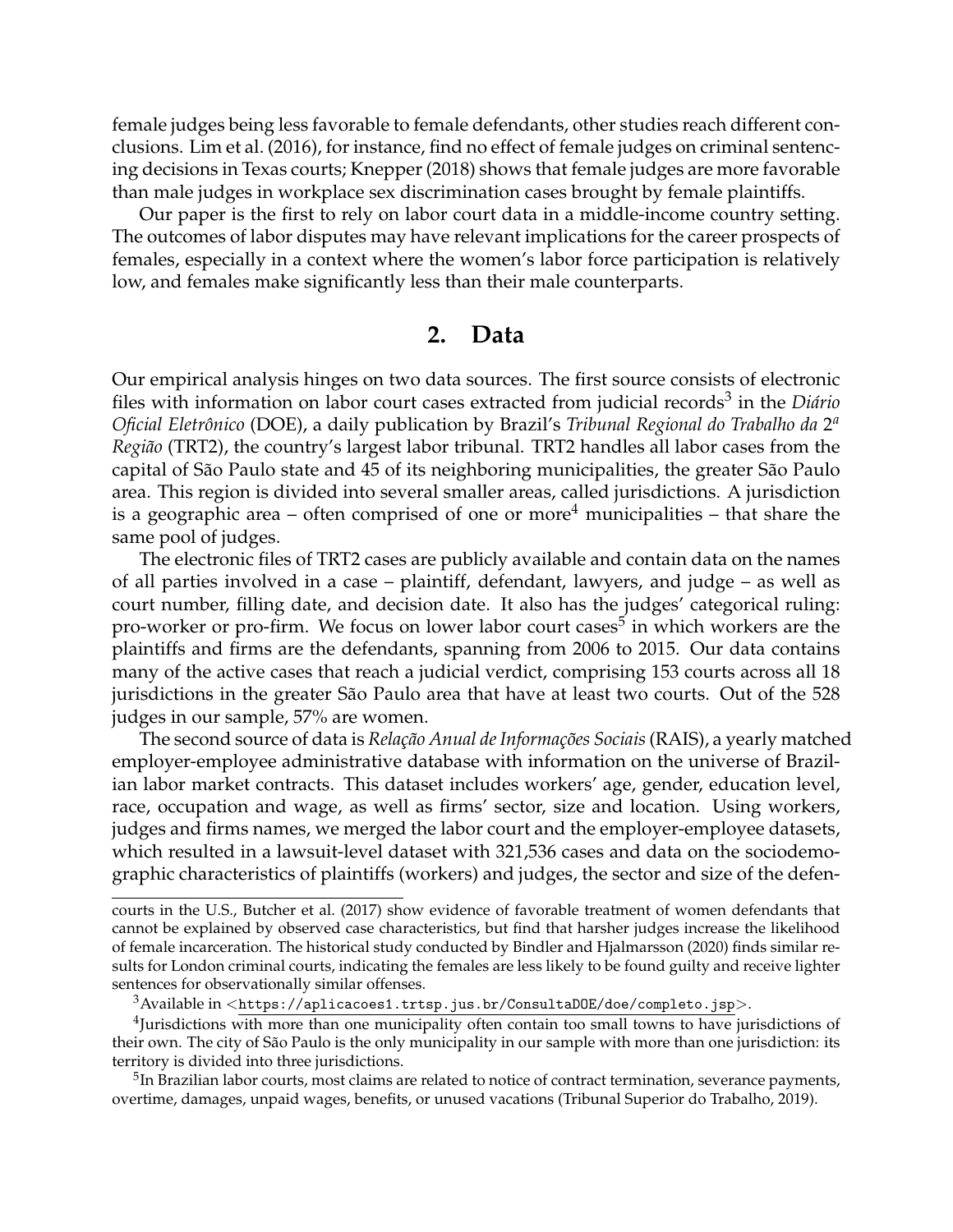

<span id="page-3-0"></span>Figure 1: Winning probabilities across jurisdiction, by judge and plaintiff gender

dants (firms), as well as judicial ruling. We coded outcome as an indicator variable that takes on value one if the case was *accepted* or *partially accepted* (meaning that the worker got some of their requests accepted but not all), and zero if rejected.

Figure [1](#page-3-0) displays the proportion of cases within a jurisdiction that was favorable to the plaintiff, by plaintiff and judge gender. A few patterns emerge. With the exception of one jurisdiction, plaintiffs won over 80% of the cases, suggesting that labor courts are usually "pro-workers". The proportion of female judges (represented by circle size) vary across jurisdictions, and it is not uncommon for women to make up the majority of the judges within a jurisdiction. Also, plaintiff winning probabilities are higher when cases are assigned to male judges as most circles are above the 45-degree line, with such judge gender gap pattern in rulings slightly more pronounced for female plaintiffs (represented by blue circles).

## **3. Random Judge Assignment**

Within jurisdictions with more than one judge, the assignment of cases to judges is randomized by the court's internal software. Once a lawyer files a petition in a labor court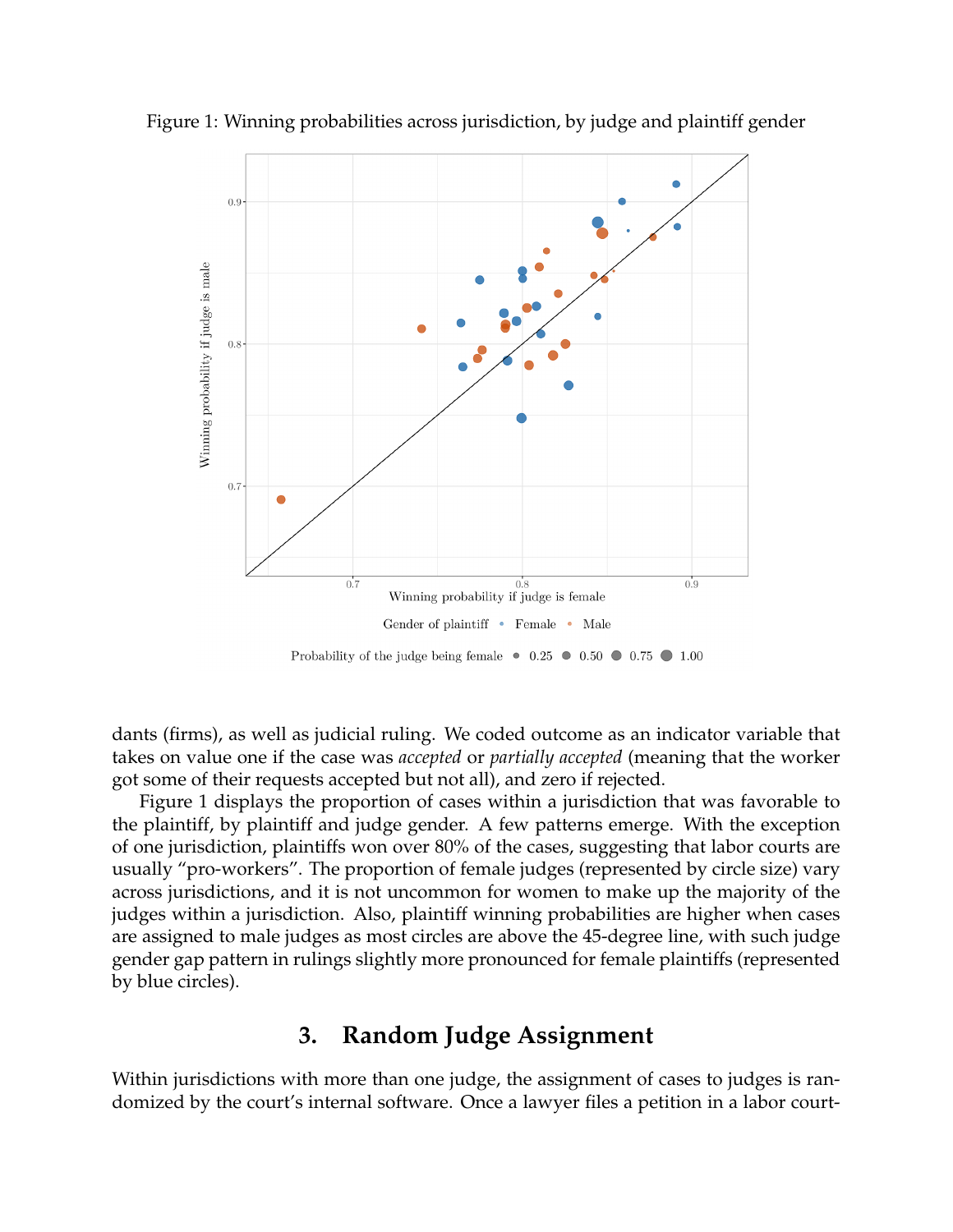house, a random draw determines which judge from the pool of judges from that jurisdiction will decide on the case. Assignment probabilities should not depend on any case characteristics other than geographic location.<sup>[6](#page-4-0)</sup>

In order to investigate the extent to which cases are in fact randomly assigned to judges within the same jurisdiction, we test whether characteristics of plaintiffs and defendants correlate with the gender of the assigned judge. Formally, we estimate

$$
X_{ijct} = \alpha_0 + \alpha_1
$$
Female judge<sub>j</sub> +  $\gamma_{ct}$  +  $u_{ijct}$ ,

where *Xijct* is a characteristic of case *i* assigned to judge *j* in jurisdiction *c* in year *t*, Female judge*<sup>j</sup>* indicates the gender of the judge, and *γct* is a jurisdiction-year fixed effects. Jurisdiction fixed effects are included because the case assignment is randomized at the jurisdiction level. These effects are allowed to differ by year to account for possible changes in the gender composition of the labor courts over time. If assignment of cases to judges within a jurisdiction is random, we should expect the estimates of  $\alpha_1$  to be small and insignificant once we add jurisdiction-year fixed effects.

Columns (1) and (2) of Table 1 display the mean of plaintiff (Panel A) and defendant (Panel B) characteristics according to judge gender. Columns (3) and (4) from Table 1 present estimates of *α*<sup>1</sup> obtained by comparing judges across and within jurisdictions in a given year, respectively. Each point estimate, and the corresponding standard error in brackets, pertains to a separate OLS regression. The estimates from column (3) represent the raw mean difference in case characteristics between female and male judges.

While most of those differences are statistically significant at 5%, the magnitudes are small. More specifically, female judges are slightly more likely to rule on cases involving females, white plaintiffs with college degree, and employed in the manufacturing sector. Once we include jurisdiction-year fixed effects in column (4), estimated differences become smaller in magnitude and largely insignificant, which is expected under random assignment.

### **4. Gender disparities in sentencing outcome**

Given the evidence that case assignment is random, we move to document the impact of judge gender on judicial outcomes of female and male plaintiffs. We estimate the following regression model:

$$
Y_{ijct} = \beta_0 + \beta_1
$$
Female plaintiff<sub>j</sub> +  $\beta_2$ Female judge<sub>j</sub> +  
 $\beta_3$ Female plaintiff × Female judge<sub>j</sub> +  $\Phi X_{it} + \lambda_{ct} + \lambda_j + \epsilon_{ijct}$ ,

where *Yijct* is a dummy indicating that the plaintiff from case *i* judged by judge *j* in jurisdiction  $c$  in year  $t$  was victorious.  $X_{it}$  include case-specific controls for plaintiff race and education, firm sector and firm size measured by the number of workers.  $\lambda_{ct}$  is jurisdiction-year fixed effects; these are included because the random assignment of cases

<span id="page-4-0"></span> $6By$  law, labor cases must be filed in the jurisdiction where the work took place.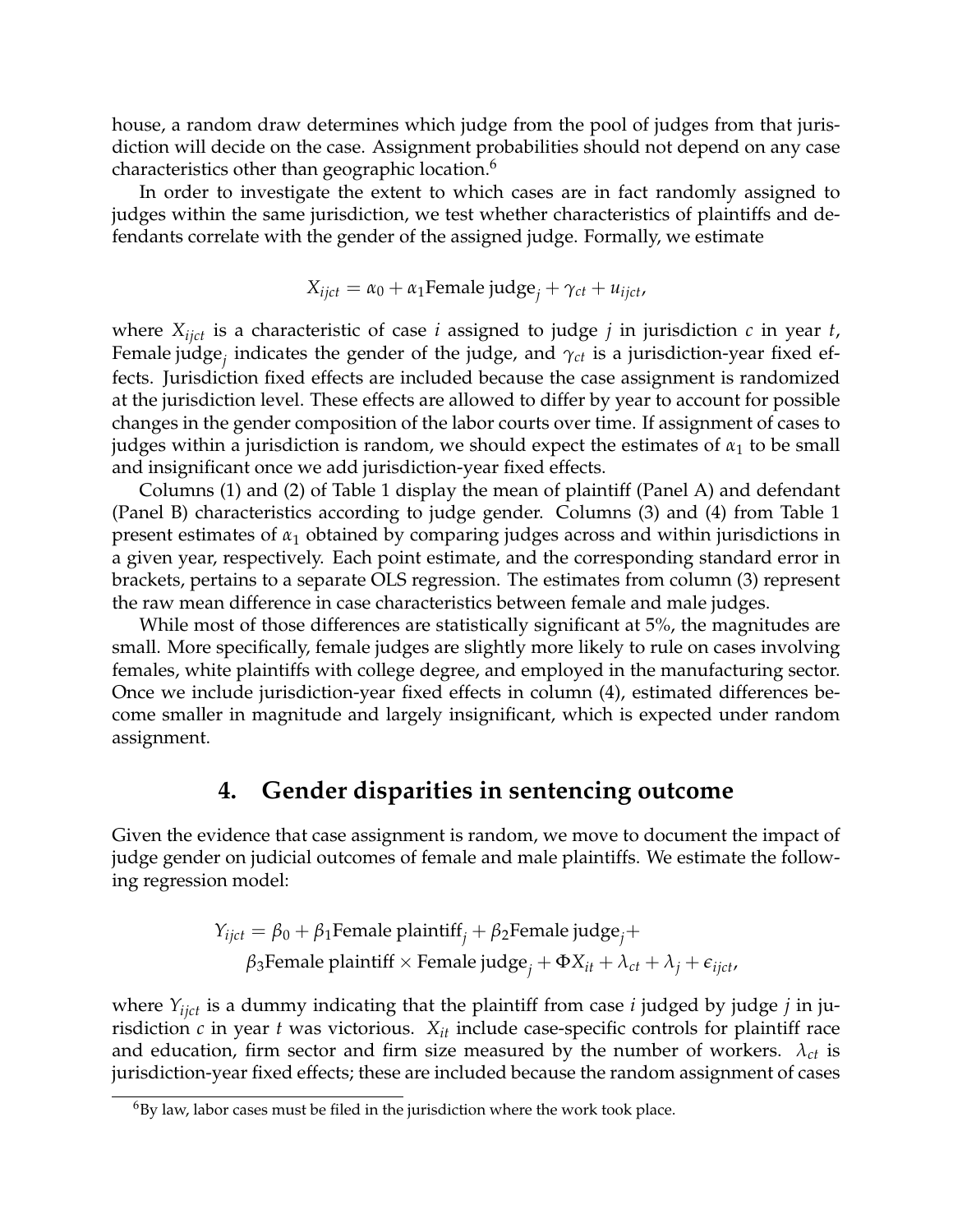|                               | Mean                |                   | Male-female judge gap         |                               |  |
|-------------------------------|---------------------|-------------------|-------------------------------|-------------------------------|--|
| Dependent variables           | Female judge<br>(1) | Male judge<br>(2) | Across<br>jurisdiction<br>(3) | Within<br>jurisdiction<br>(4) |  |
|                               |                     |                   |                               |                               |  |
| Panel A: Plaintiff variables  | 0.334               | 0.331             | 0.003                         |                               |  |
| Female plaintiff              |                     |                   |                               | $-0.003$                      |  |
|                               | 0.178               | 0.173             | [0.002]<br>$0.004***$         | [0.002]<br>$-0.003*$          |  |
| Plaintiff with college degree |                     |                   | [0.001]                       | [0.001]                       |  |
| White plaintiff               | 0.581               | 0.574             | $0.007***$                    | $-0.001$                      |  |
|                               |                     |                   | [0.002]                       | [0.002]                       |  |
| <b>Black plaintiff</b>        | 0.344               | 0.352             | $-0.008***$                   | 0.001                         |  |
|                               |                     |                   | [0.002]                       | [0.002]                       |  |
| Panel B: Defendant variables  |                     |                   |                               |                               |  |
| Firm sector: industry         | 0.171               | 0.159             | $0.012***$                    | $-0.000$                      |  |
|                               |                     |                   | [0.001]                       | [0.001]                       |  |
| Firm sector: construction     | 0.076               | 0.081             | $-0.005***$                   | 0.001                         |  |
|                               |                     |                   | [0.001]                       | [0.001]                       |  |
| Firm sector: retail           | 0.176               | 0.175             | 0.001                         | 0.002                         |  |
|                               |                     |                   | [0.001]                       | [0.001]                       |  |
| Firm sector: transportation   | 0.119               | 0.130             | $-0.011***$                   | 0.000                         |  |
|                               |                     |                   | [0.001]                       | [0.001]                       |  |
| Firm sector: administration   | 0.180               | 0.181             | $-0.001$                      | $-0.001$                      |  |
|                               |                     |                   | [0.001]                       | [0.001]                       |  |
| Firm sector: others           | 0.278               | 0.274             | $0.004**$                     | $-0.002$                      |  |
|                               |                     |                   | [0.002]                       | [0.002]                       |  |
| Firm size (workers)           | 773.701             | 743.681           | 30.019***                     | $-12.834$                     |  |
|                               |                     |                   | [10.934]                      | [11.232]                      |  |

#### Table 1: Random assignment check

*Notes:* Columns (1) and (2) show the mean of each variable conditional on the judge gender. Column (3) shows the estimated coefficient of a OLS regression in which an indicator variable for female judge is the independent variable. In column (4) we replicate the column (3) regression including jurisdiction-year fixed effects. In both cases, standard errors are reported in brackets. Significance at the 10% level is represented by  $*$ , at the 5% level by  $**$ , and at the 1% level by  $**$ .

to judges happens within jurisdictions. Some versions of the model also include judge fixed effects,  $\lambda_j$ , which use within-judge variation in plaintiff gender to estimate  $β_3$ .<sup>[7](#page-5-0)</sup>

<span id="page-5-0"></span> $^{7}$ It is worth noting that once judge fixed effects are included, the coefficient  $\beta_2$  is not identified.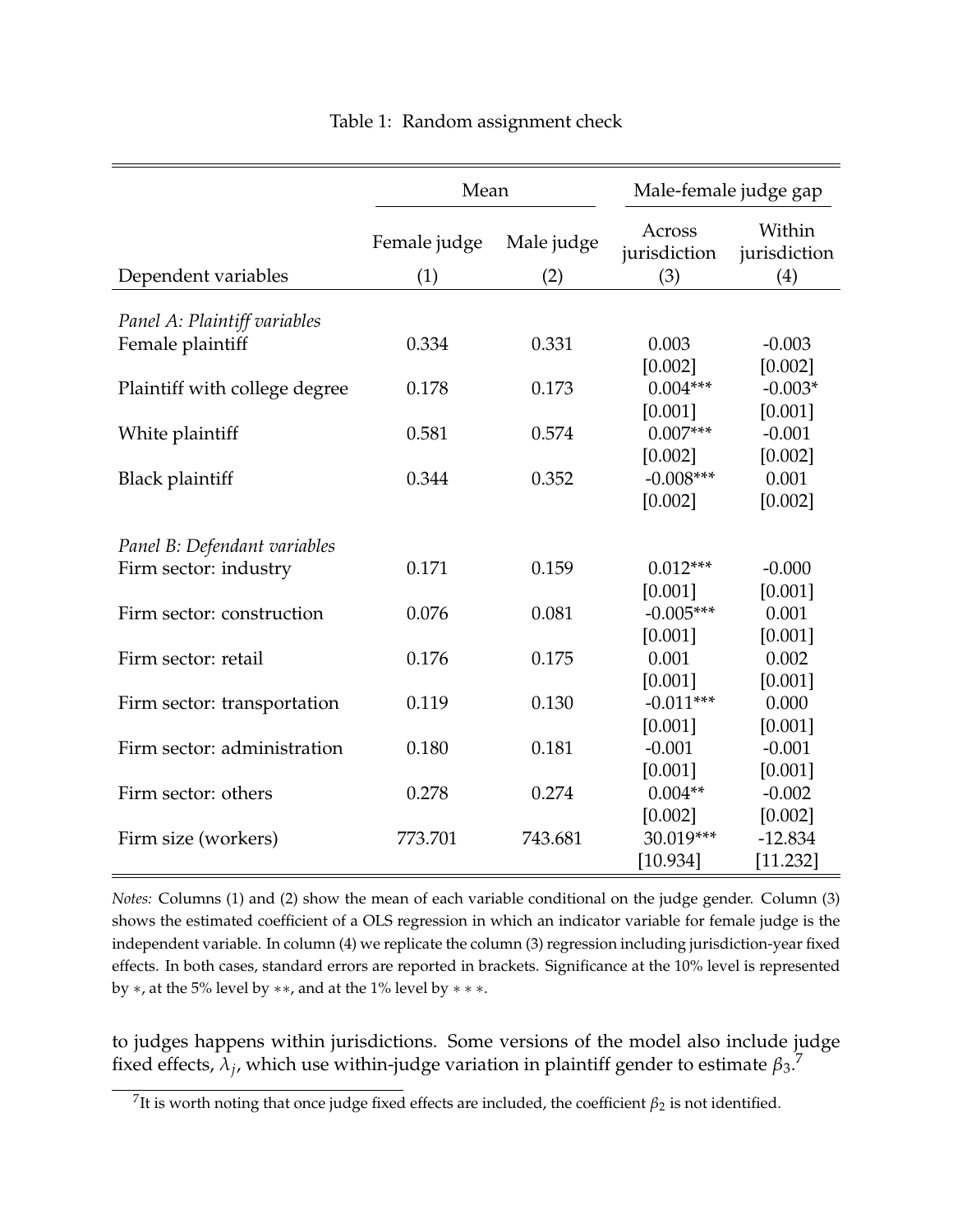The coefficient *β*<sup>1</sup> captures the plaintiff-gender difference in the likelihood of winning cases presided by male judges. This coefficient may reflect judicial bias in favor or against female plaintiffs, as well as unobservable differences in the quality of cases brought about by females.

The coefficients that reveal gender differences in labor court sentencing are  $\beta_2$  and  $\beta_3$ . If it is the case that gender does not influence how a judge rules in labor courts, both coefficients would be insignificant. If female judges hold more "pro-worker" views than their male counterparts, regardless of plaintiff's gender, we would expect  $\beta_2$  to be positive and significant and *β*<sup>3</sup> to be statistically insignificant. A coefficient *β*<sup>3</sup> different from zero implies that the gender of the judge plays a role in any existing gender gap in the likelihood a worker wins a labor court case.

<span id="page-6-0"></span>

|                                        | Dependent variable: $Y = 1$ if plaintiff wins |                          |                          |                          |            |  |
|----------------------------------------|-----------------------------------------------|--------------------------|--------------------------|--------------------------|------------|--|
|                                        | (1)                                           | (2)                      | (3)                      | $\left( 4\right)$        | (5)        |  |
| Female plaintiff                       | 0.0006                                        | 0.0046                   | 0.0060                   | $-0.0018$                | $-0.0020$  |  |
| Female judge                           | [0.0109]<br>$-0.0216***$                      | [0.0126]<br>$-0.0193***$ | [0.0101]<br>$-0.0170***$ | [0.0060]<br>$-0.0171***$ | [0.0059]   |  |
| Female plaintiff $\times$ Female judge | [0.0042]                                      | [0.0041]<br>$-0.0068*$   | [0.0025]<br>$-0.0062**$  | [0.0025]<br>$-0.0063**$  | $-0.0057*$ |  |
|                                        |                                               | [0.0039]                 | [0.0028]                 | [0.0028]                 | [0.0030]   |  |
| Jurisdiction $\times$ Year FE          | N                                             | N                        | Y                        | Y                        | Y          |  |
| Case controls                          | N                                             | N                        | N                        | Υ                        | Υ          |  |
| Judge FE                               | N                                             | N                        | N                        | N                        | Y          |  |
| Dep. variable mean                     | 0.787                                         | 0.787                    | 0.787                    | 0.787                    | 0.787      |  |
| Observations                           | 321,536                                       | 321,536                  | 321,536                  | 321,536                  | 321,536    |  |
| Adjusted R2                            | 0.001                                         | 0.001                    | 0.009                    | 0.018                    | 0.042      |  |

*Notes:* In brackets, standard errors are clustered at the jurisdiction level. Case controls include an indicator variable for plaintiff with college degree, dummies for white and black plaintiffs, dummies for the 5 firm sectors with more lawsuits in our dataset, and the firm size measured by the number of workers. Significance at the 10% level is represented by  $*$ , at the 5% level by  $**$ , and at the 1% level by  $***$ .

Table [2](#page-6-0) shows the results. Columns (1) and (2) reveal that the gender of the judge affects the likelihood a worker wins a case in Brazilian labor courts. More specifically, when a presiding judge is female, plaintiffs of both genders are 2.16 percentage points *less* likely to win, suggesting that female judges are less "pro-workers" than male judges. Furthermore, we find that female judges are even less pro-worker than male judges in cases when the plaintiff is also a female. This is in contrast with in-group bias findings in Shayo and Zussman (2011), as there is no evidence that a female judge presiding over a case will confer an advantage to a female plaintiff relative to a male judge presiding.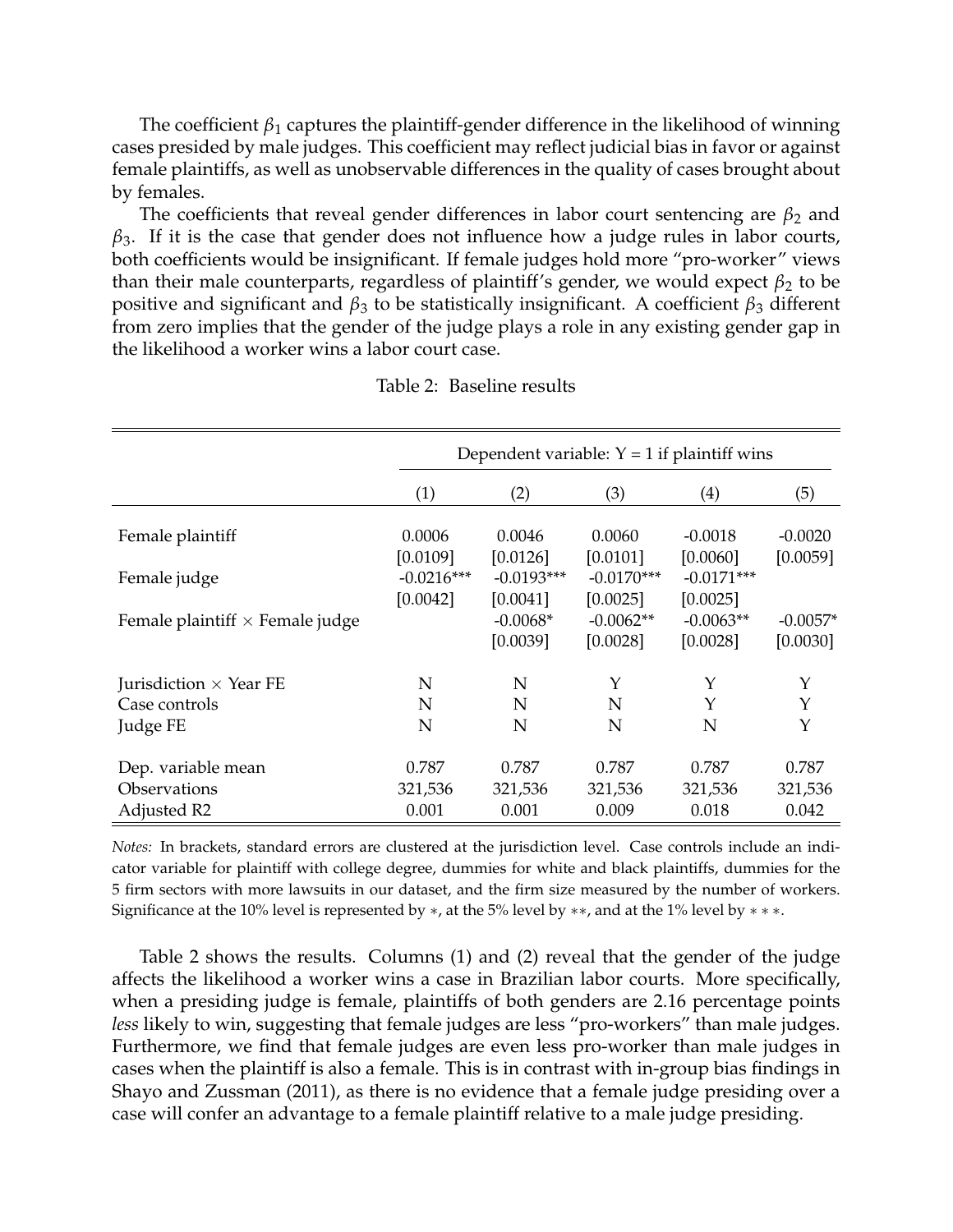<span id="page-7-0"></span>

|                                                           | Dependent variable: $Y = 1$ if plaintiff wins |                        |                          |                        |                          |                        |
|-----------------------------------------------------------|-----------------------------------------------|------------------------|--------------------------|------------------------|--------------------------|------------------------|
|                                                           | (1)                                           | (2)                    | (3)                      | (4)                    | (5)                      | (6)                    |
| Female plaintiff                                          | $-0.0023$<br>[0.0094]                         | $-0.0073$<br>[0.0076]  | $-0.0056$<br>[0.0036]    | $-0.0038$<br>[0.0040]  | 0.0153<br>[0.0203]       | $-0.0240*$<br>[0.0130] |
| Female judge                                              | $-0.0170***$<br>[0.0025]                      |                        | $-0.0163***$<br>[0.0026] |                        | $-0.0161***$<br>[0.0025] |                        |
| Female plaintiff $\times$ Female judge                    | $-0.0065**$<br>[0.0028]                       | $-0.0055*$<br>[0.0029] | $-0.0067**$<br>[0.0030]  | $-0.0057*$<br>[0.0029] | $-0.0068**$<br>[0.0030]  | $-0.0060*$<br>[0.0033] |
| Female plaintiff $\times$ Judge age                       | 0.0000<br>[0.0001]                            | 0.0001<br>[0.0001]     |                          |                        | $-0.0006$<br>[0.0005]    | 0.0005<br>[0.0003]     |
| Female plaintiff $\times$ Judge tenure                    |                                               |                        | 0.0004<br>[0.0004]       | 0.0002<br>[0.0003]     | $-0.0003$<br>[0.0012]    | 0.0027<br>[0.0024]     |
| Female plaintiff $\times$ Judge age $\times$ Judge tenure |                                               |                        |                          |                        | 0.0000<br>[0.0000]       | $-0.0001$<br>[0.0000]  |
| Jurisdiction $\times$ Year FE                             | Υ                                             | Υ                      | Υ                        | Υ                      | Y                        | Υ                      |
| Case controls                                             | Y                                             | Υ                      | Υ                        | Υ                      | Y                        | Y                      |
| Judge FE                                                  | N                                             | Y                      | N                        | Y                      | N                        | Y                      |
| Dep. variable mean<br>Observations                        | 0.787<br>321,536                              | 0.787<br>321,536       | 0.787<br>321,536         | 0.787<br>321,536       | 0.787<br>321,536         | 0.787<br>321,536       |
| Adjusted R2                                               | 0.018                                         | 0.043                  | 0.018                    | 0.043                  | 0.018                    | 0.043                  |

*Notes:* In brackets, standard errors are clustered at the jurisdiction level. Case controls include an indicator variable for plaintiff with college degree, dummies for white and black plaintiffs, dummies for the 5 firm sectors with more lawsuits in our dataset, and the firm size measured by the number of workers. We also include judge age as another case control in columns (1), (2), (5) and (6), and judge tenure as case control in columns (3), (4), (5) and (6). Significance at the 10% level is represented by  $*$ , at the 5% level by  $**$ , and at the 1% level by ∗ ∗ ∗.

As randomization in case assignment occurs at the jurisdiction level, column (3) adds jurisdiction-year fixed effects in order to restrict the identification to within-jurisdictionyear variation. The estimated effect of a female judge when plaintiff is male is slightly reduced to −0.0170. Column (4) adds case controls. As expected if treatment is random, the coefficients for female judge and its interaction with female plaintiff are virtually unchanged. Also, including judge fixed effects has little effect on the estimates as shown in column (5). Overall, female judges are less likely to grant victory to plaintiffs, especially female workers.

The random assignment of cases to judges implies we can estimate the coefficients on judge gender and its interaction with plaintiff's gender without bias. It is possible, however, that the interaction with judge gender is reflecting other judge's characteristics potentially correlated with gender. If female judges are younger and have shorter tenure than male judges, and younger and/or less experienced judges hold more pro-firm views, our results could be driven by age and tenure and not gender. To check for that, in Table [3](#page-7-0) we re-estimate the main model adding interactions with judge's age (columns (1), (2),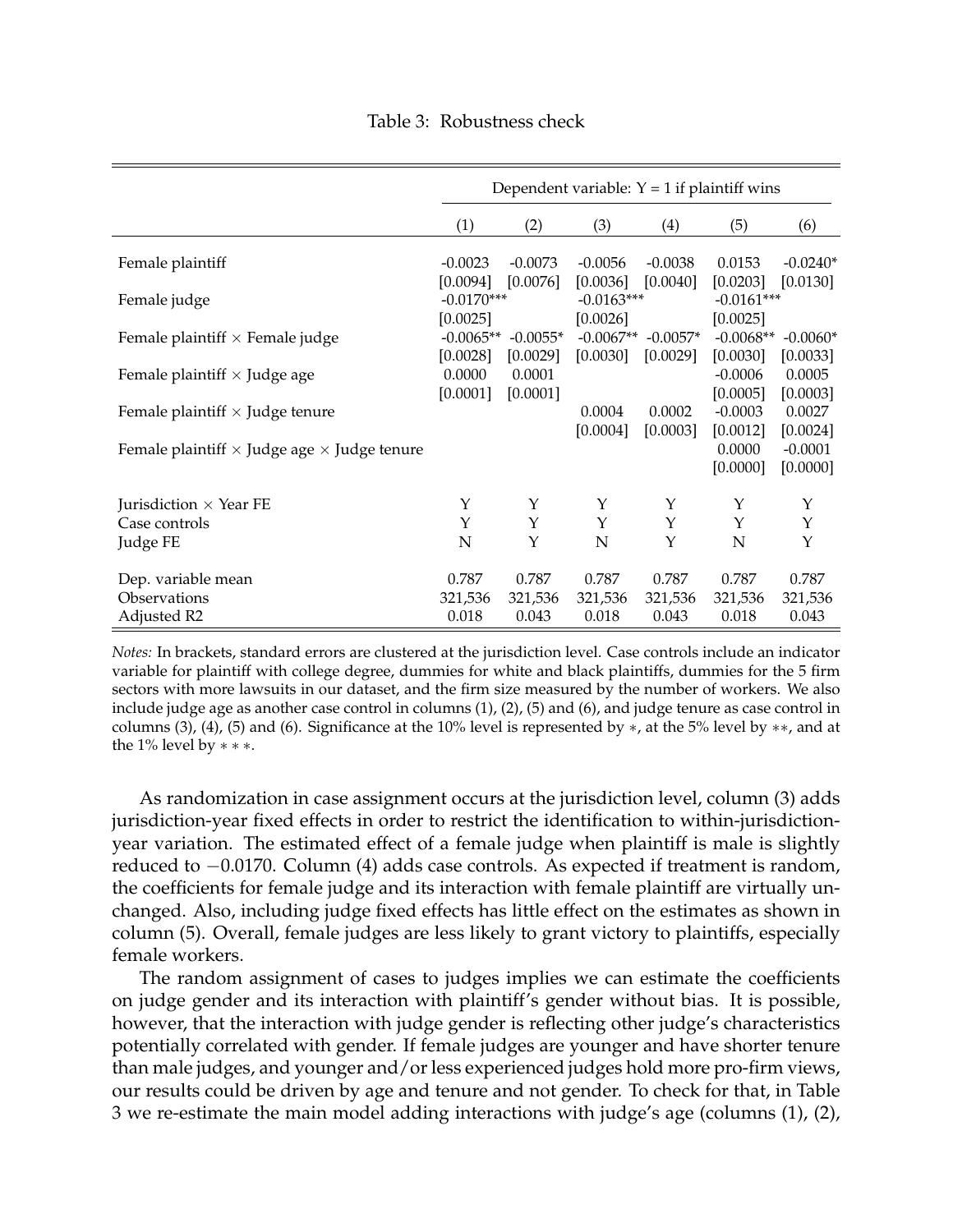$(5)$ , and  $(6)$ ) and tenure (columns  $(3)$ ,  $(4)$ ,  $(5)$ , and  $(6)$ ). We draw two conclusions from the new estimates. First, age and tenure of judges do not seem to play a role in sentencing outcomes. And second, the estimates of the coefficient  $\beta_2$  are robust to the inclusion of interactions with other judge's characteristics, changing little when judge fixed effects are added.

Finally, it is possible that female and male plaintiffs sort into different types of firms according to the firms' unobservable characteristics. For example, women may be more adversely affected than men by a firm breaking the rules and could, therefore, self-select to work for firms with a proven track record of abiding by labor regulations. Also, men may be more likely than women to work for larger and wealthier corporations, and these corporations may be better equipped to divert resources to win labor court cases. We went back and re-estimated the models after including firm fixed effects, which then allowed us to compare the differences in winning probabilities across cases with the same (firm) defendant. The results $<sup>8</sup>$  $<sup>8</sup>$  $<sup>8</sup>$  are presented in Table [4.](#page-8-1) As we can see, the main con-</sup> clusions do not change with the addition of firm fixed effects. This indicates that firm unobservable characteristics, and the sorting of workers of different genders on the basis of these characteristics, do not bias the estimates of judge gender effects because of the random assignment of judges to cases.

<span id="page-8-1"></span>

|                                        | Dependent variable: $Y = 1$ if plaintiff wins |                                      |                         |                                      |                                      |                         |
|----------------------------------------|-----------------------------------------------|--------------------------------------|-------------------------|--------------------------------------|--------------------------------------|-------------------------|
|                                        | (1)                                           | (2)                                  | (3)                     | (4)                                  | (5)                                  | (6)                     |
| Female plaintiff                       | 0.0049                                        | $-0.0047$                            | $-0.0050$               | $-0.0114***$                         | $-0.0121***$                         | $-0.0125***$            |
| Female judge                           | [0.0105]<br>$-0.0161***$<br>[0.0027]          | [0.0060]<br>$-0.0162***$<br>[0.0027] | [0.0060]                | [0.0030]<br>$-0.0171***$<br>[0.0030] | [0.0030]<br>$-0.0171***$<br>[0.0030] | [0.0029]                |
| Female plaintiff $\times$ Female judge | $-0.0066$ ***<br>[0.0023]                     | $-0.0067***$<br>[0.0022]             | $-0.0059**$<br>[0.0022] | $-0.0057**$<br>[0.0023]              | $-0.0056**$<br>[0.0023]              | $-0.0049**$<br>[0.0018] |
| Jurisdiction $\times$ Year FE          | Y                                             | Υ                                    | Y                       | Y                                    | Υ                                    | Y                       |
| Case controls                          | N                                             | Y                                    | Y                       | N                                    | Y                                    | Y                       |
| Judge FE                               | N                                             | N                                    | Υ                       | N                                    | N                                    | Υ                       |
| Firm FE                                | N                                             | N                                    | N                       | Y                                    | Y                                    | Y                       |
| Dep. variable mean                     | 0.789                                         | 0.789                                | 0.789                   | 0.789                                | 0.789                                | 0.789                   |
| Observations                           | 282,535                                       | 282,535                              | 282,535                 | 282,535                              | 282,535                              | 282,535                 |
| Adjusted R2                            | 0.010                                         | 0.021                                | 0.047                   | 0.144                                | 0.144                                | 0.170                   |

Table 4: Baseline with firm fixed effects

*Notes:* In brackets, standard errors are clustered at the jurisdiction level. Case controls include an indicator variable for plaintiff with college degree, dummies for white and black plaintiffs, dummies for the 5 firm sectors with more lawsuits in our dataset, and the firm size measured by the number of workers. Significance at the 10% level is represented by  $*$ , at the 5% level by  $**$ , and at the 1% level by  $***$ .

<span id="page-8-0"></span><sup>&</sup>lt;sup>8</sup>The sample size is smaller because we can only use firms that were defendants in multiple cases.